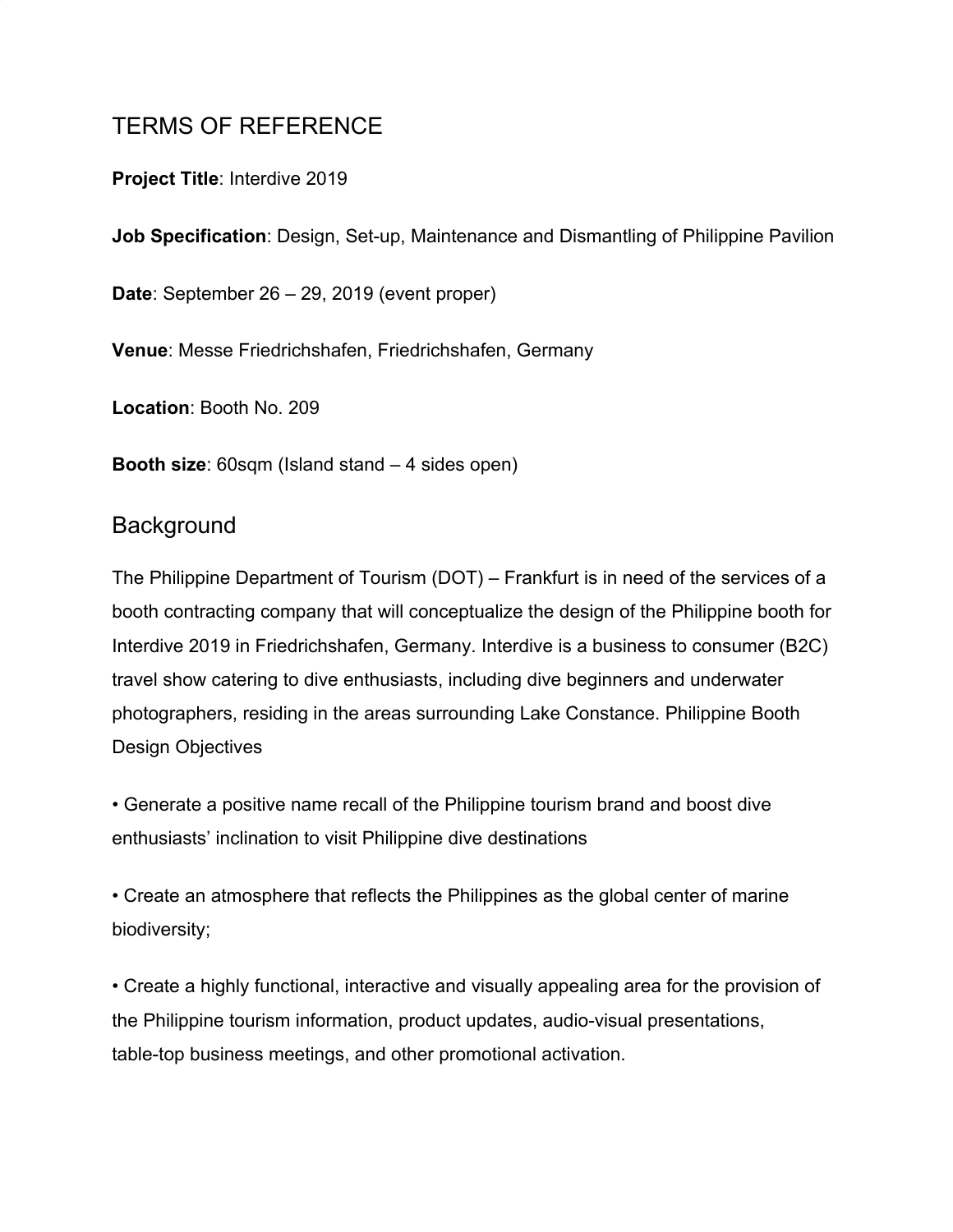• Highlight the features of Philippine dive destinations with focus on the Tubbataha Reef, Batangas, Cebu, Bohol, and Coron.

### Capability Requirements

- Must have experience in rendering services at international exhibitions
- Must have the capability to operate in Germany
- Must be able to get accreditation from Interdive organizers

• Must have a dedicated team who will focus on the design and set-up of the Philippine booth

• Must have the capability to invest, coordinate shipment to Interdive site, assemble and install AV equipment, and furniture accent pieces for the Philippine booth

### Scope of Work / Deliverables

The Philippine Department of Tourism requires a package of services for the following:

1. Philippine booth design – a functional booth that will accommodate ten (10) exhibitors and one (1) information counter that will showcase the Philippines' top dive destinations, incorporating the design pegs to be supplied by the DOT

2. Design and construct space that will accommodate the following:

• 80" LED TV with USB port or built-in video player that will project Philippine tourism videos and images

- Ten (10) Philippine exhibitors
- Information counter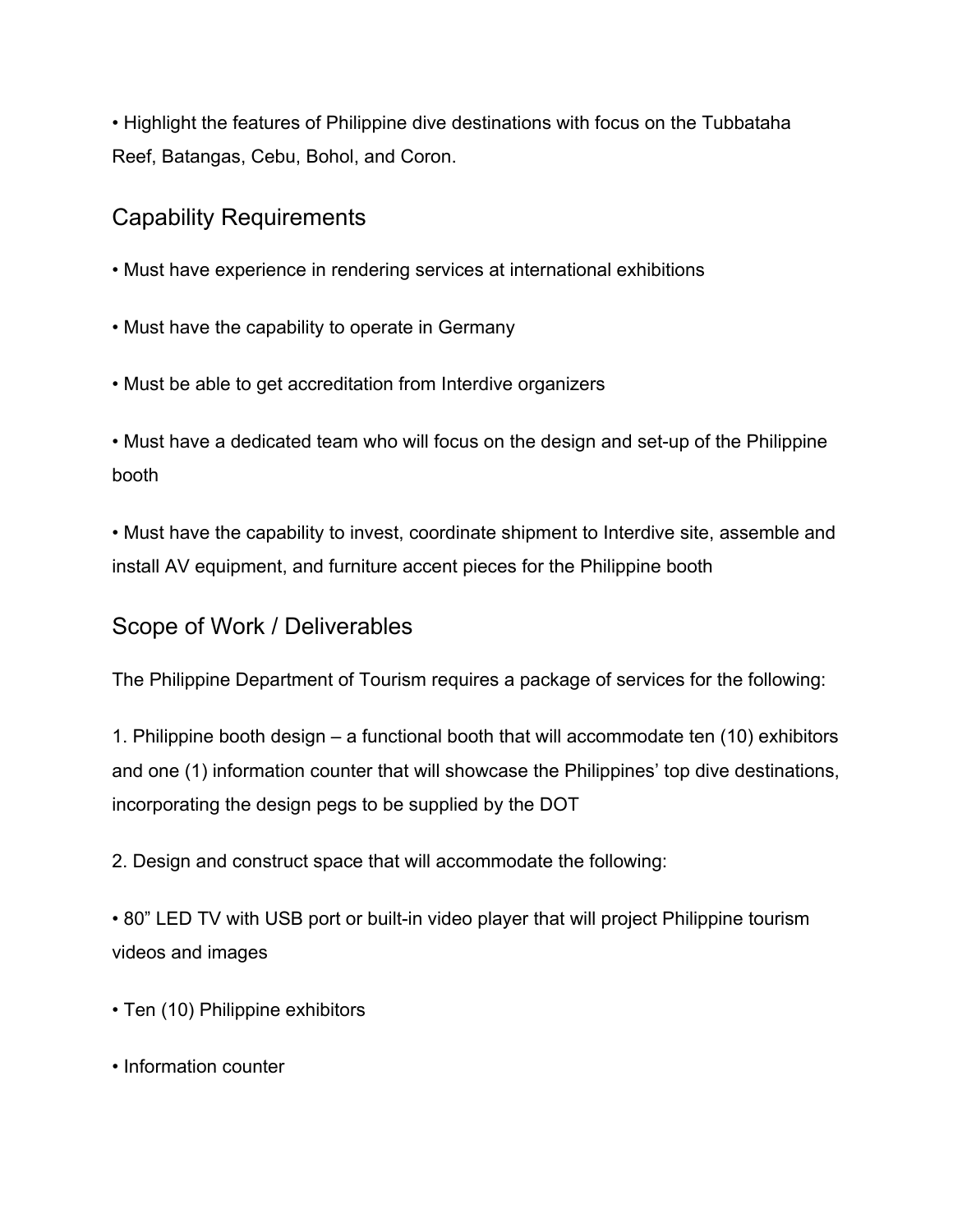- Reception area
- Storage area
- Kitchen with small dining area for the PHL delegation

Specific Stand Requirements

1. Provide individual company workstations or negotiating tables with 3 chairs for each Philippine exhibitor. It must have the following:

• One table

- Lockable storage cabinet (may be part of the design of the table)
- Individual electric outlets (3 sockets each)
- Company name and logo

2. Reception area which can comfortably accommodate four (4) guests at a time and should have the following:

- Furniture and fixtures, featuring modern and contemporary designs
- Fresh plants and flowers
- Electrical outlets

3. One information counter which can accommodate at 2 persons at a time and should have the following:

• Appropriate visuals (backlighted) and accessories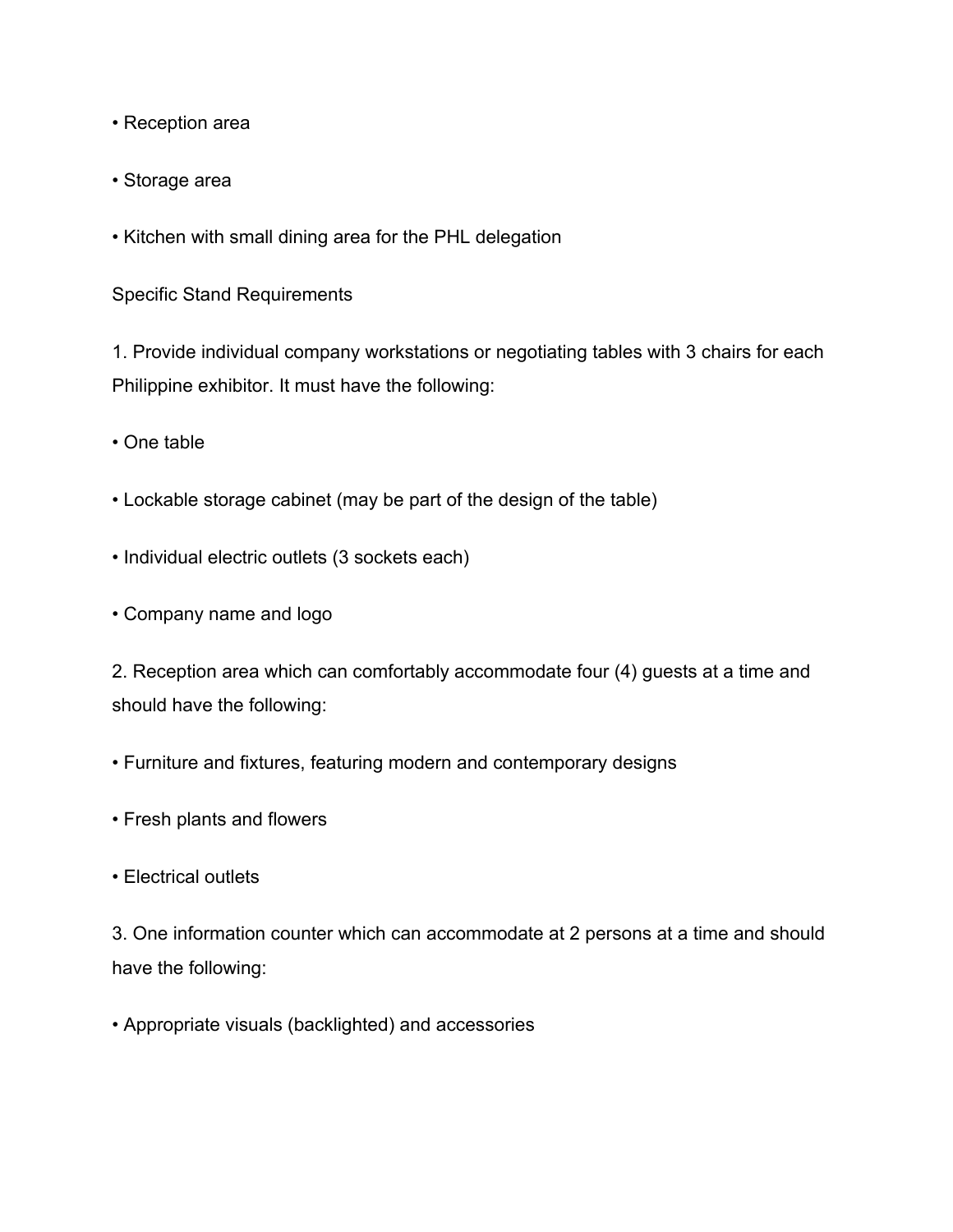- Electrical outlet
- Brochure rack
- 3 chairs
- Exhibitor directory

4. Storage room where PHL delegation can keep their materials and should have the following:

- Storage shelves
- Lockers
- Coat hangers
- Mini-kitchen with sink and running water
- Small dining area
- Half-length mirror

• Kitchen utensils and appliances (coffee-maker, refrigerator, microwave oven, hot & cold water dispenser, cups and saucer, serving trays, cutlery set, drinking glasses, trash bins, ample supply of trash bags etc.)

- 5. Elevated carpet platform / floor to conceal the electrical wirings and connections.
- 6. Fast and reliable Internet connection for the Philippine delegation.
- 7. Backlighted hanging banners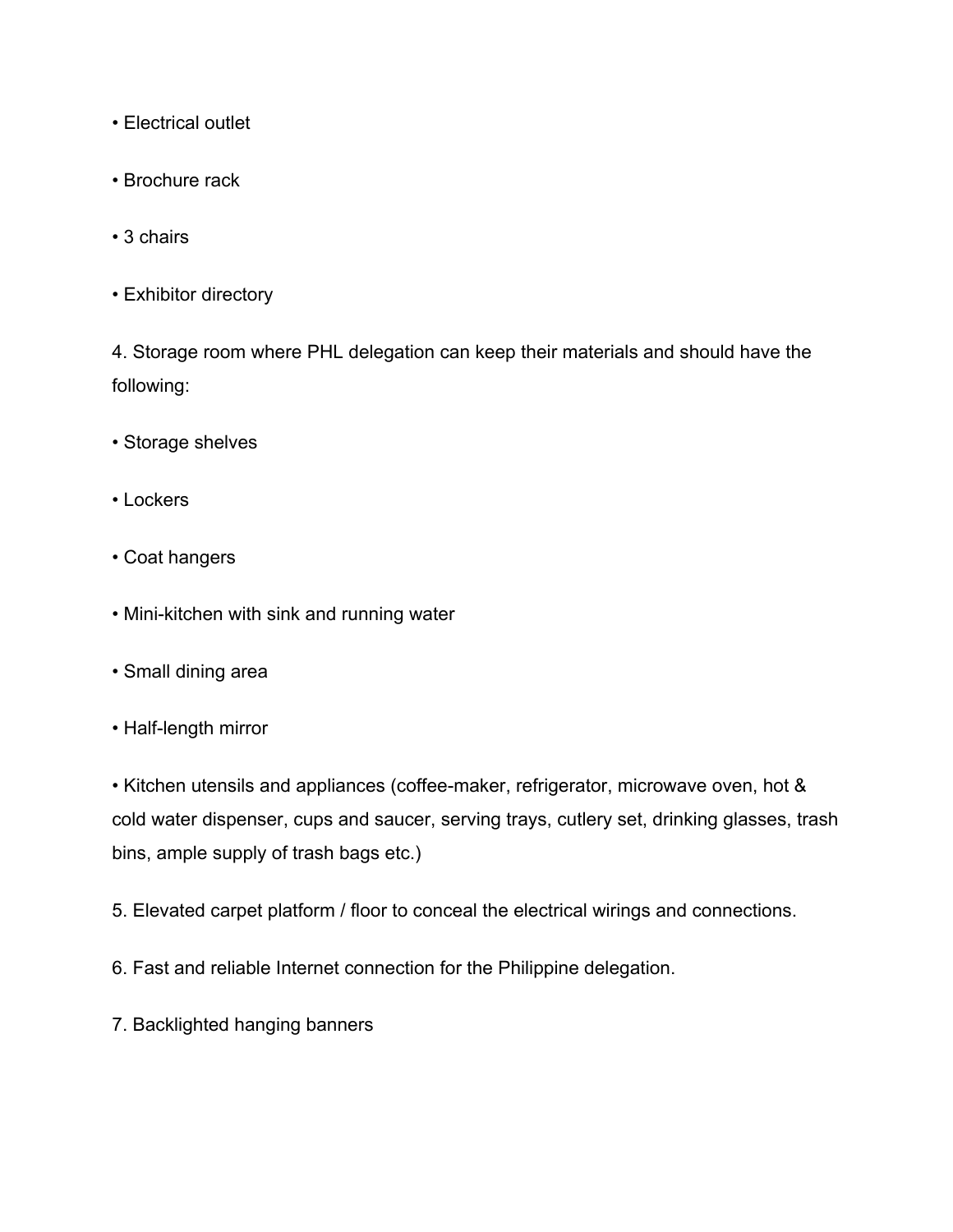8. Sufficient lighting that will create a dramatic effect, complementing the design of the booth.

9. All exhibition connections and fees (ample supply of electricity, running water, suspensions and permits)

10. Set-up and installation of the aforementioned booth while strictly following the rules and regulations set by the event organizer.

11. Dismantling inclusive of storage/disposal of the aforementioned booth parts and egress on the date designated by the event organizer.

### Staff complement

In order to meet the objectives and carry out the activities for this project, bidders shall submit the recommended staff complement.

1. Person who will supervise the stand set-up, maintenance and dismantling

2. Available maintenance personnel for the whole duration of the fair TIMELINE AND SCHEDULE OF WORK The contract duration is for a period of one (1) month with the following schedule of work:

Aug. 2, 2019: Submission of bid proposals, according to these Terms of Reference, and mandatory legal documents

Aug. 5, 2019: Selection of the DOT Frankfurt office and the Market Development Group – Dive Team of the winning booth contractor to handle the booth construction for the Philippines in line with its participation at the Interdive 2019.

Sept. 24-25 : Set-up of Philippine booth (according to official schedule)